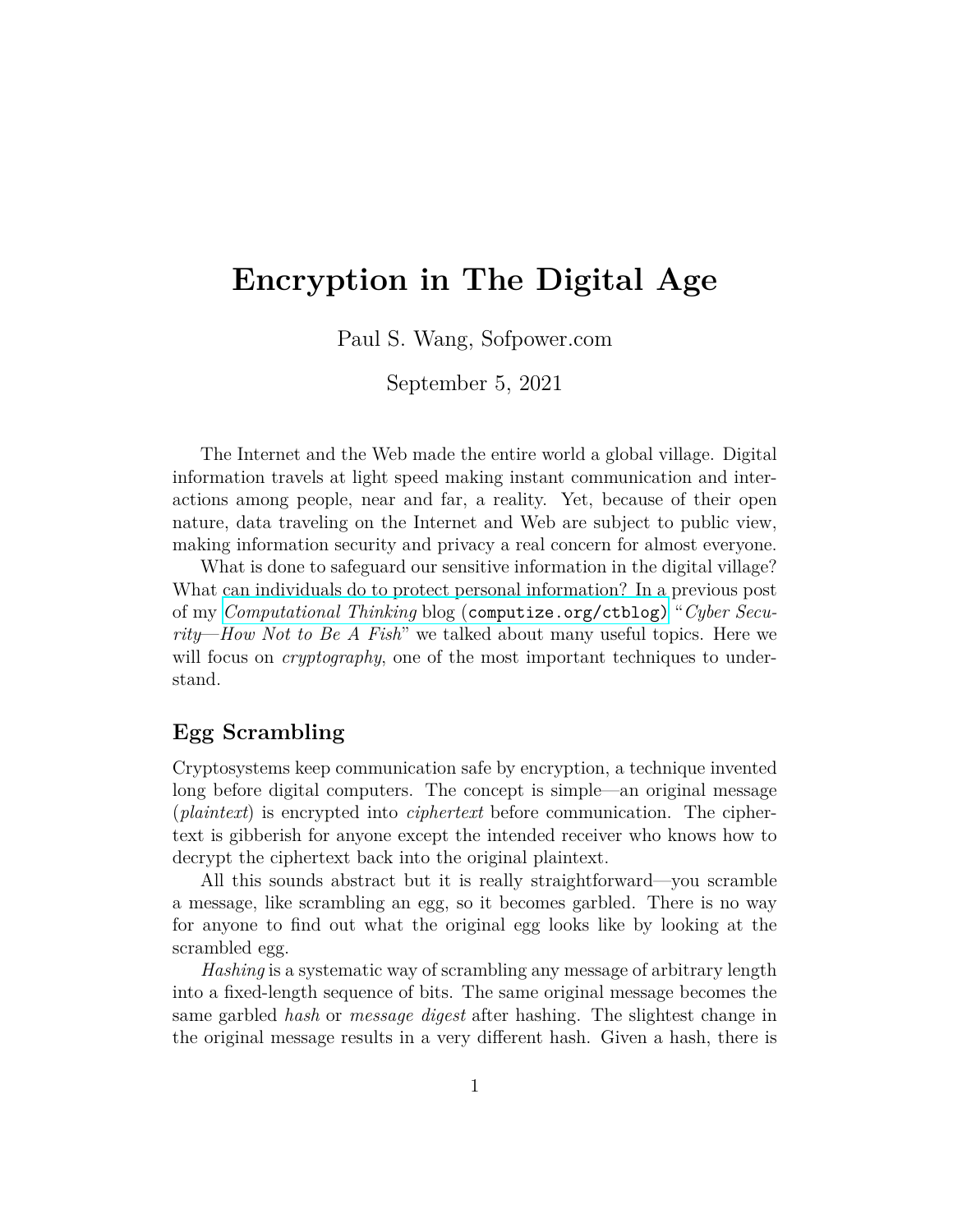no way to know what the original message was. There are quite a few hash algorithms. SHA-256 is currently used most often.

For example, the message "This is the egg." has the following SHA-256 hash (a sequence of 256 bits), displayed in HEX (base 16) notation:

```
a6d39dfb1c20cd15b1a69506dd072354cb4c472135ccc51a0412f42d64e6e415
```
In fact this is exactly how your password is stored on the server where you login. When you set your password it is first hashed and then the resulting hash stored instead. By not storing your actual password its secrecy is preserved. When you login, the password you enter is hashed the same way and the result compared to the stored version. A match means your password is correct. Thus, hashing is a *one way* encryption, there is no way to recover the original message from the hash.

Still, a method is needed to protect your password from eavesdropping when you login online, that leads us to secure communication.

#### **Secure Communication**

For secure communication, we need a system where the encryption can be undone or decrypted. For example, *rot13* encrypts by simple letter substitution. Each letter in the plaintext is replaced by a letter 13 places after it, assuming there are only 26 letters and the last letter is followed by the first letter in a cycle. A rot13 ciphertext can be decrypted by applying the encryption on it again.

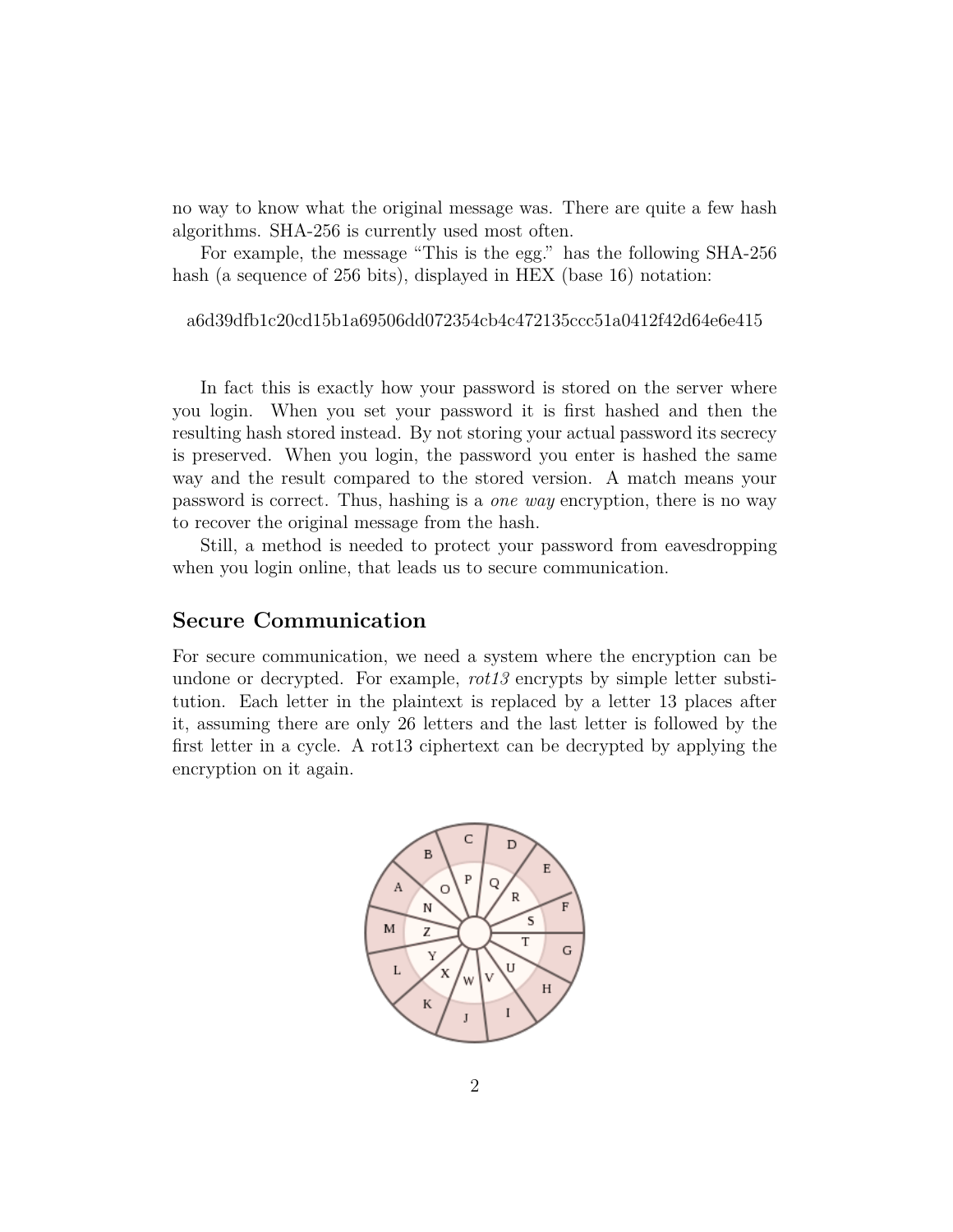For example, the plaintext "Now I know my ABC" becomes the ciphertext "Abj V xabj zl NOP" using rot13. It can be entertaining to decrypt it yourself.

It is not hard to think of other more sophisticated ways. For example, senders and receivers can agree on a book to use. Ciphertext would contain page number, line number and word number to identify any particular word from the book. Only people who know which book and what the numbers mean can decrypt the message. Further, one of the many numbers may indicate a particular book among several possible ones to use.

These are examples of *symmetric cryptosystems* that use the same *key* to encipher and decipher messages. Communicating parties must know the key beforehand. And the key must be kept secret to others. Obviously, rot13, the book plus numbering scheme, and the WW2 German Enigma machine settings are the keys.

## **Symmetric Cryptosystems**

Modern symmetric encryption systems work on digital data. Most, if not all, of them use an encryption/decryption algorithm that is open and a key that is kept secret.



- Encryption/decryption algorithm: The algorithm performs various substitutions and permutations on chunks, typically 128- or 256-bit blocks, of the plaintext or ciphertext.
- Secret key: The plaintext (ciphertext) and the secret key are input to the encryption (decryption) algorithm. The exact transformations performed depend on the key used. The algorithm produces differ-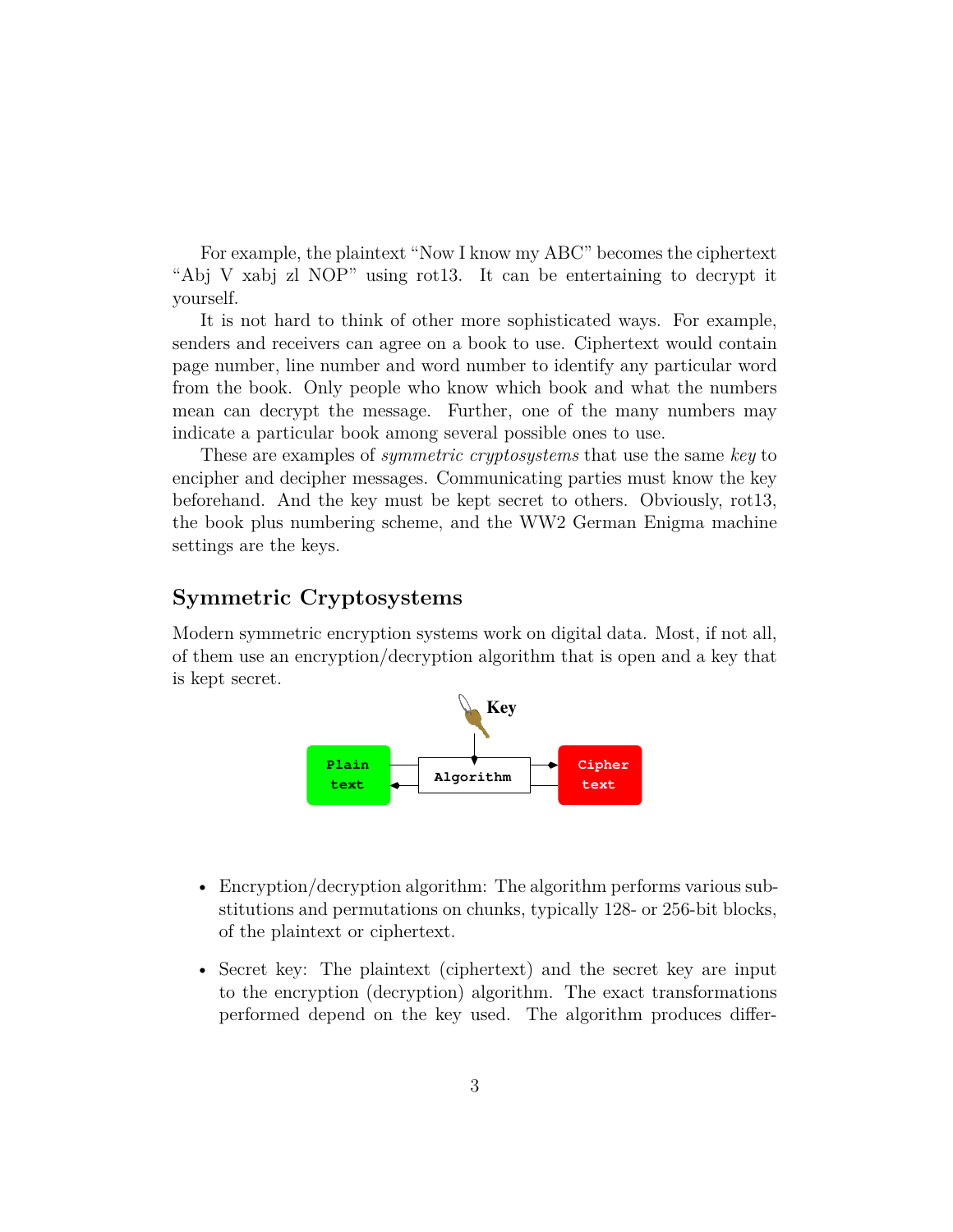ent output depending on the key given. Using the same key on the ciphertext, the algorithm produces the original plaintext.

A symmetric cryptosystem usually has these two characteristics:

- 1. Open algorithm: The encryption/decryption algorithm can be described in the open. This works because it is impractical to decode any ciphertext knowing the algorithm and not the secret key.
- 2. Secret key: Senders and receivers must have obtained the key securely in advance and must all keep the key secret.

The secret key is usually a bit pattern of sufficient length. The quality of the secret key is important. It should be randomly generated and 256-bit or longer to make brute-force attacks, trying all possible keys, impractical.

When a password (or passphrase) is used as a key, it is usually put through a key derivation function, which compresses or expands it to the key length desired. Often, a randomly generated piece of data, called a *salt*, is also added to the password or passphrase before transforming it to the actual key.

The Advanced Encryption Standard (AES) is a symmetric cryptosystem for digital data established by the US National Institute of Standards and Technology (NIST) in 2001. AES has been adopted by the US government and is now used worldwide. It supersedes the Data Encryption Standard (DES), which was published in 1977. There are other symmetric ciphers, such as RC4 and Blowfish, but AES-256 seems to be the best.

### **Keeping Files Safe**

Let's apply computational thinking and use encryption to keep our own sensitive files safe.

Files of bank statements, login information, business contacts, tax returns, accounting, financial, and insurance records, contracts, medical history, and so on should be kept confidential by encrypting them. Furthermore, it is advisable to keep scanned images of your important documents, such as birth certificates, passports, and driver licenses, in files for easy usage. But, make sure these are protected, too, by encryption.

With Microsoft Word<sup>™</sup>or Microsoft Office™, you can save and retrieve encrypted files.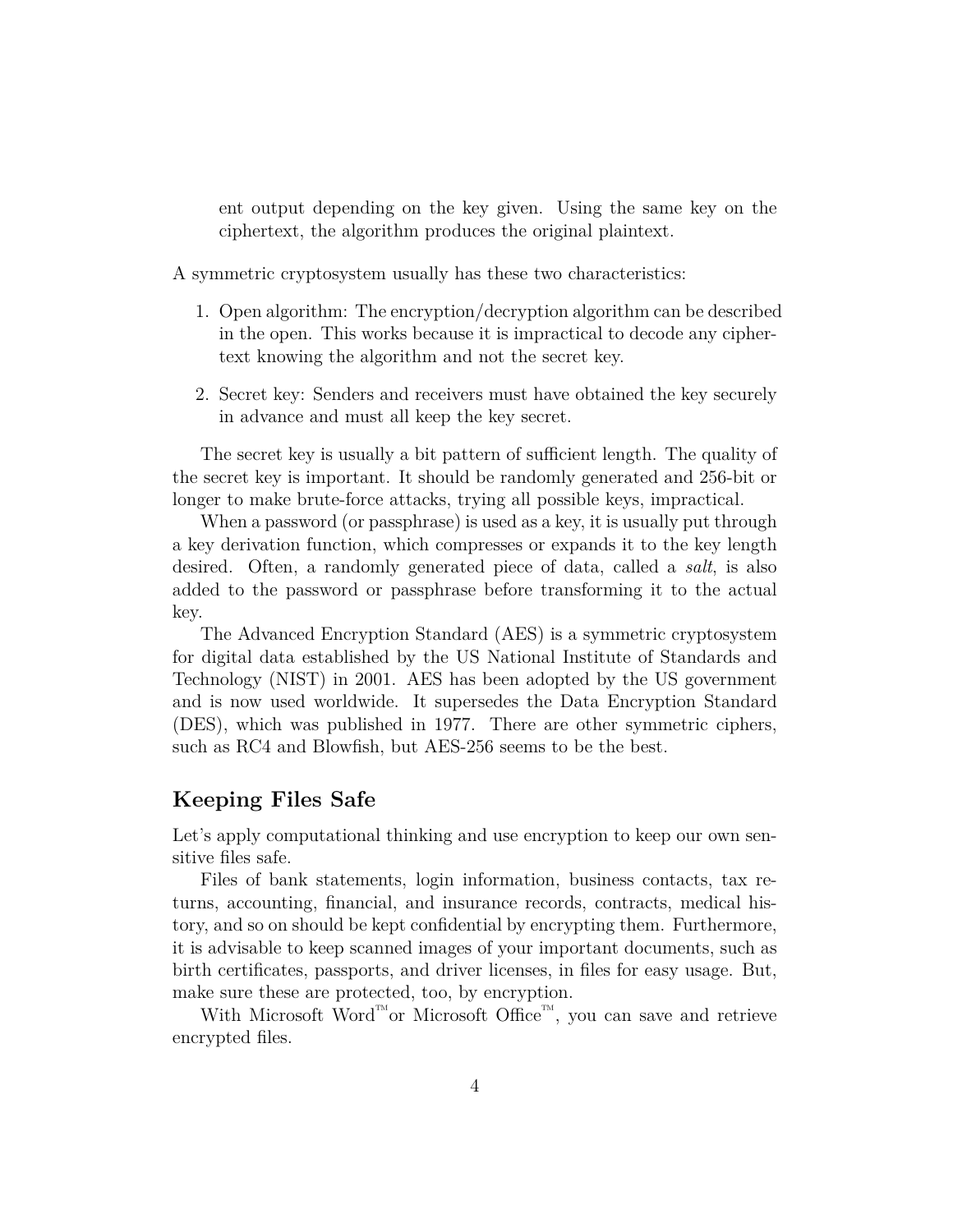

The free Vim editor (vim.org) can encrypt/decrypt a file using Blowfish and a secret key. The application 'AES Crypt' (aescrypt.com) simply encrypts/decrypts a file with AES using a key that you choose. These tools work on multiple platforms. Similar file encryption apps are available on smartphones.

Recording all your passwords and secret keys in an encrypted *keyfile* means you can access login information and secret keys if you just remember one key, the one for the keyfile. This can make life much easier. You may even consider encrypting your hard disks.

Symmetric cryptography is also used in HTTPS, the secure Web protocol, to keep communication between a user and a website confidential. HTTPS is a must for any site requiring login. But good practice now calls for all websites to use HTTPS, instead of HTTP, in general. Every time you visit a website under HTTPS, a *session key* is agreed upon **automatically and securely** between your browser and the website first. For this and some other purposes, *public-key cryptography* is used. Please read on.

## **Public-key Cryptosystems**

Unlike symmetric systems where the same key is used for both encryption and decryption, *Public-key cryptosystems* are asymmetric and use not one but a pair of keys—one to encrypt and the other to decrypt. The decryption key is kept secret, while the encryption key can be shared publicly.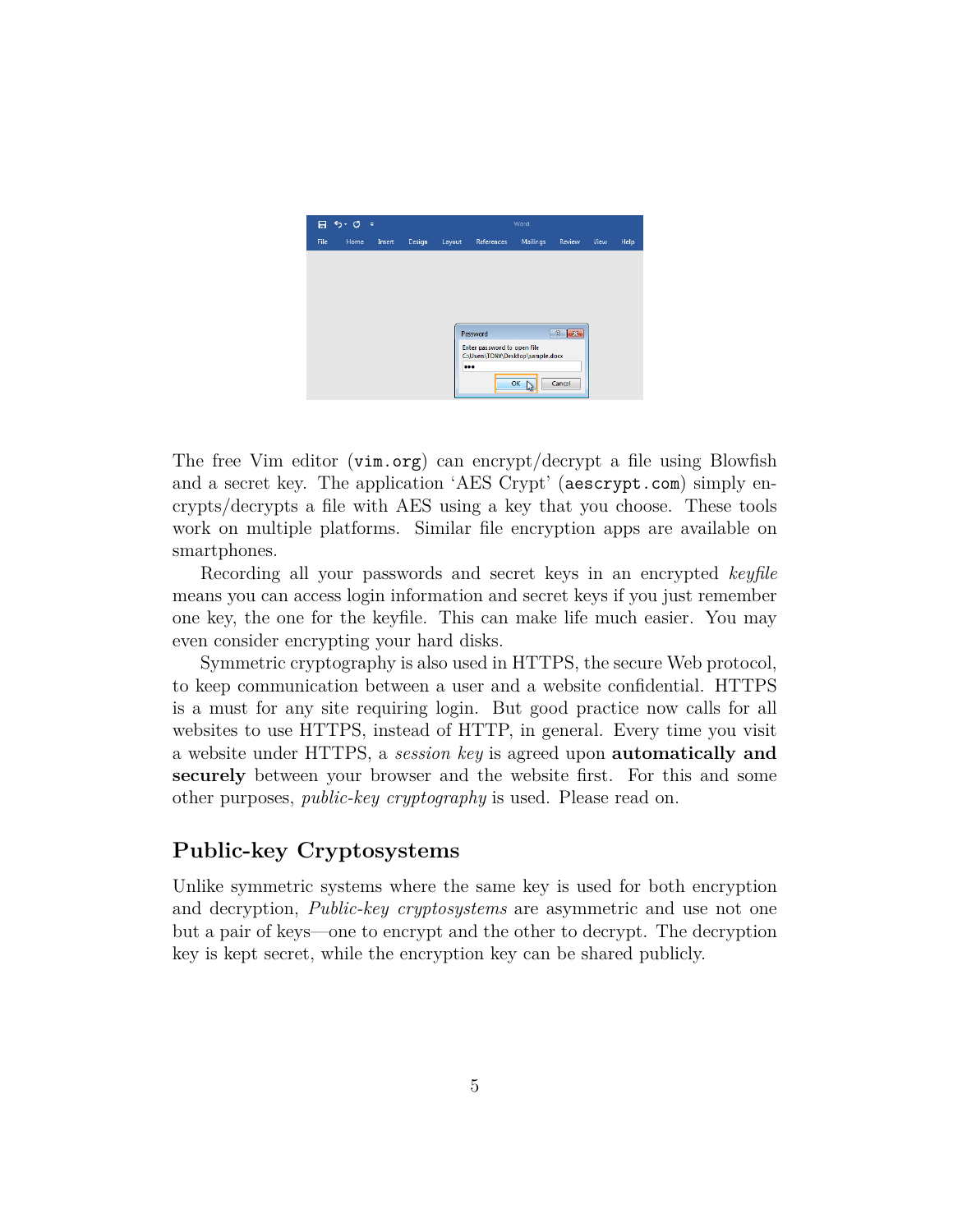

The pair of keys are integers satisfying well-defined mathematical properties and usually produced by a key generation program. For each public key, there is only one corresponding private key, and vice versa.

The public key is made available for anyone who wishes to send an encrypted message to a recipient who uses the private key to decrypt the message. It goes without saying that the owner of the key pair will keep the private key safe and secret.

The public key usually becomes part of a *digital certificate*, which can be presented to anyone to verifiably associate the key to its owner. An owner of a key pair may also place the public key in online *key repositories* open to the public.

Thus, anyone who wishes to send a secure message to a particular receiver will use the receiver's public key for encryption. The receiver can then use the corresponding private key for decryption. Note that in this case the parties need not have communicated with each other ever before.

For example, if Eve wished to send a secure message to Adam whom she had never met before, she would first look up his public key, encrypt the message with it, then send the result to Adam.

### **Thinking Outside of The Box**

One aspect of CT is *to break out of the mold of conventional thinking, to challenge old assumptions, to think outside of the box*.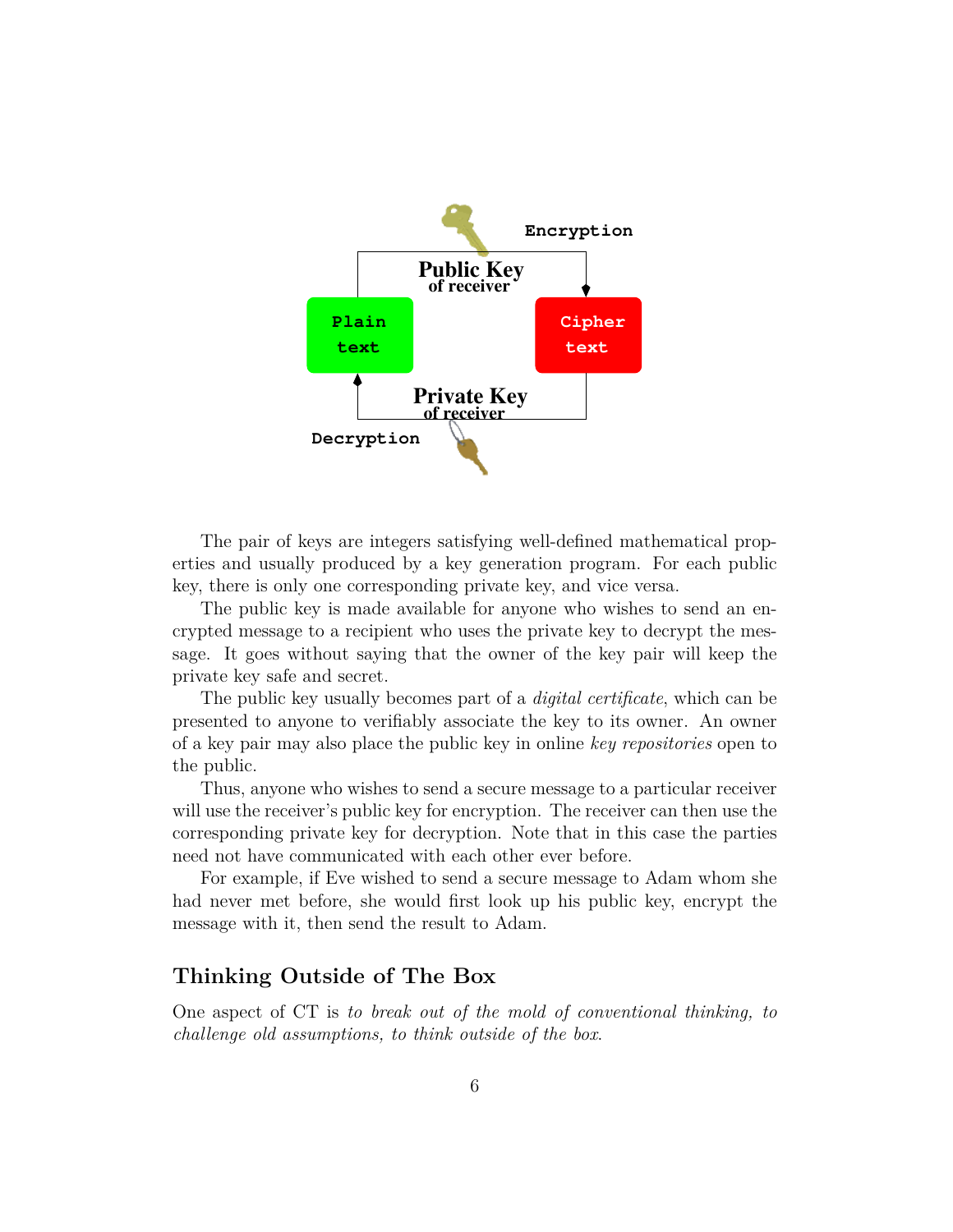Public-key cryptography is a great example. It started with the breakthrough idea, credited to Bailey W. Diffie, Martin E. Hellman, and Ralph C. Merkle, that *two parties can establish a secret symmetric key over an unprotected public communications channel*. It is infeasible for any eavesdropper of their open exchanges to deduce the key they agreed upon.

When Merkle first proposed research into the idea, it was met with skepticism and resistance from experts. But, this mid-1970 invention soon led to the even more astounding public-key cryptography, where the encryption algorithm and key can be published openly.

One critical element of public-key cryptography is the computational infeasibility to deduce the private key from the public key. Unlike symmetric encryption, public-key encryption avoids communicating secret keys. Thus, anyone and any system can send a secure message to a receiver, who has a published public key or a digital certificate, without having any prior contact with the person.

However, the speed of public cryptography is much slower than symmetric cryptography. This explains why HTTPS uses public-key encryption only in the handshake phase to establish a symmetric *session key* for the actual data transmissions.

Public-key cryptography underpins modern cryptosystems, applications and protocols, such as digital certificates and HTTPS. It also can achieve *digital signature*.

### **Digital Signature**

Digital signature is a way to use encryption to transform a document digitally into a signed document such that (1) the signed document cannot be altered in any way, and (2) everyone can verify it has been signed by the signer. Digital signature is different from electronic signature. The latter is simply an electronic form of a person's autograph.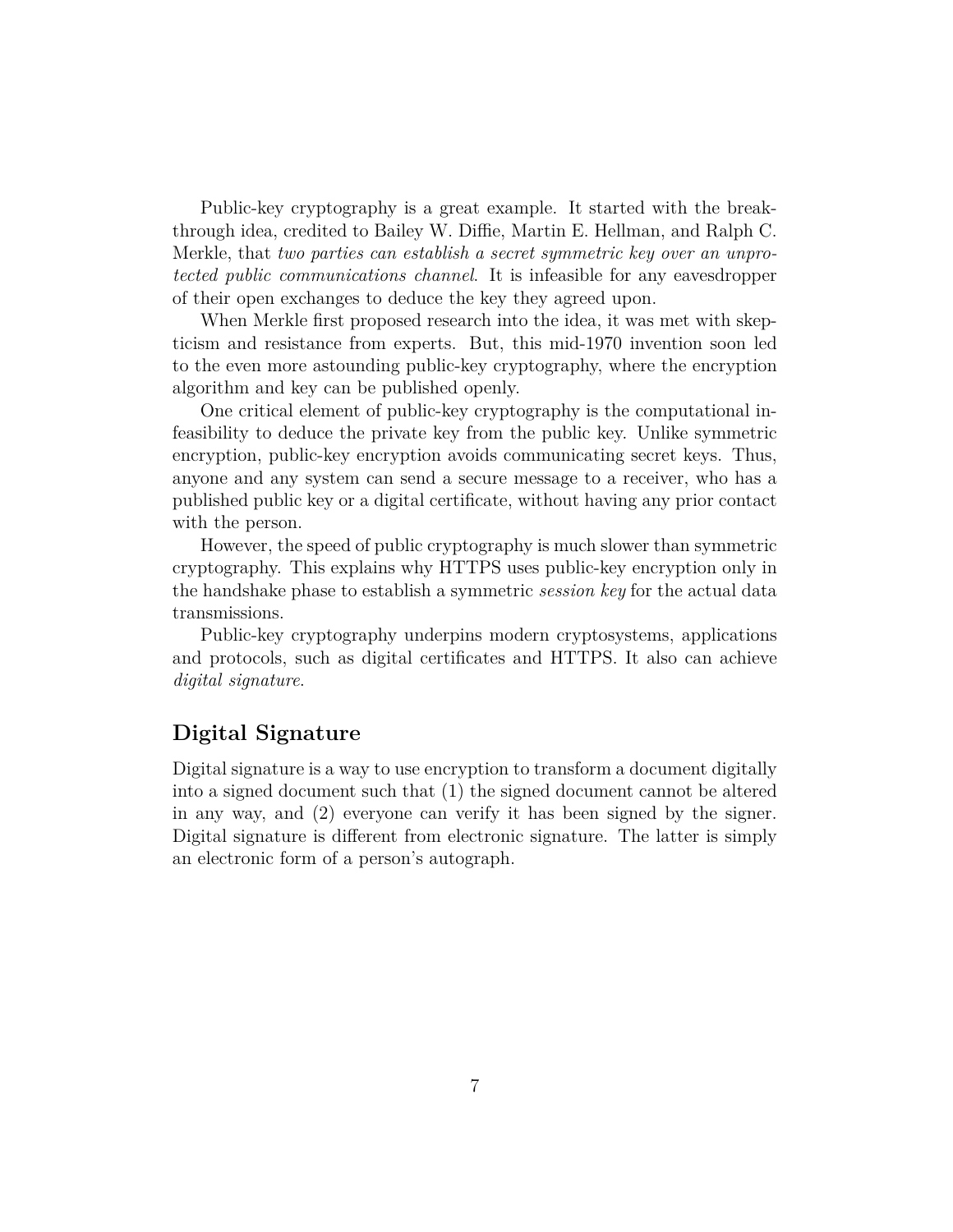

A public-key cryptosystem lends itself immediately for digital signature. To sign a document, a signer simply encrypt it with the signer's own private key. The resulting document can be sent to any interested party. The signed document can be decrypted using the signer's public key. Because only the signer has knowledge and use of his/her private key, the document is thus verifiably signed by him/her. Furthermore, the integrity (unaltered property) of the original document is also maintained. Failing to protect your private key can be serious. Someone may use it to sign stuff and get you in trouble.

For example, if Eve had a key pair and wished to send a signed contract to Adam, she would use her own secret key to encrypt the contract, then send the result to Adam. The fact that Adam, or anyone else for that matter, can decrypt the result with Eve's public key to reproduce the contract proves that she indeed had signed it. Furthermore,it also shows the contract is unaltered because any alteration will result in decryption failure.

Normally the contract is no secret. Therefore, Eve may digitally sign an SHA-256 hash of the contract instead.

## **Applications**

Cryptosytems can be complicated and hard to understand all the details. But they basically use clever algorithms to scramble and unscramble messages to achieve secrecy and security in many important applications. In fact, we can say that without cryptography protection of sensitive data in the digital world would be very hard indeed.

We can list some applications.

• Safe password storage and checking via hashing.